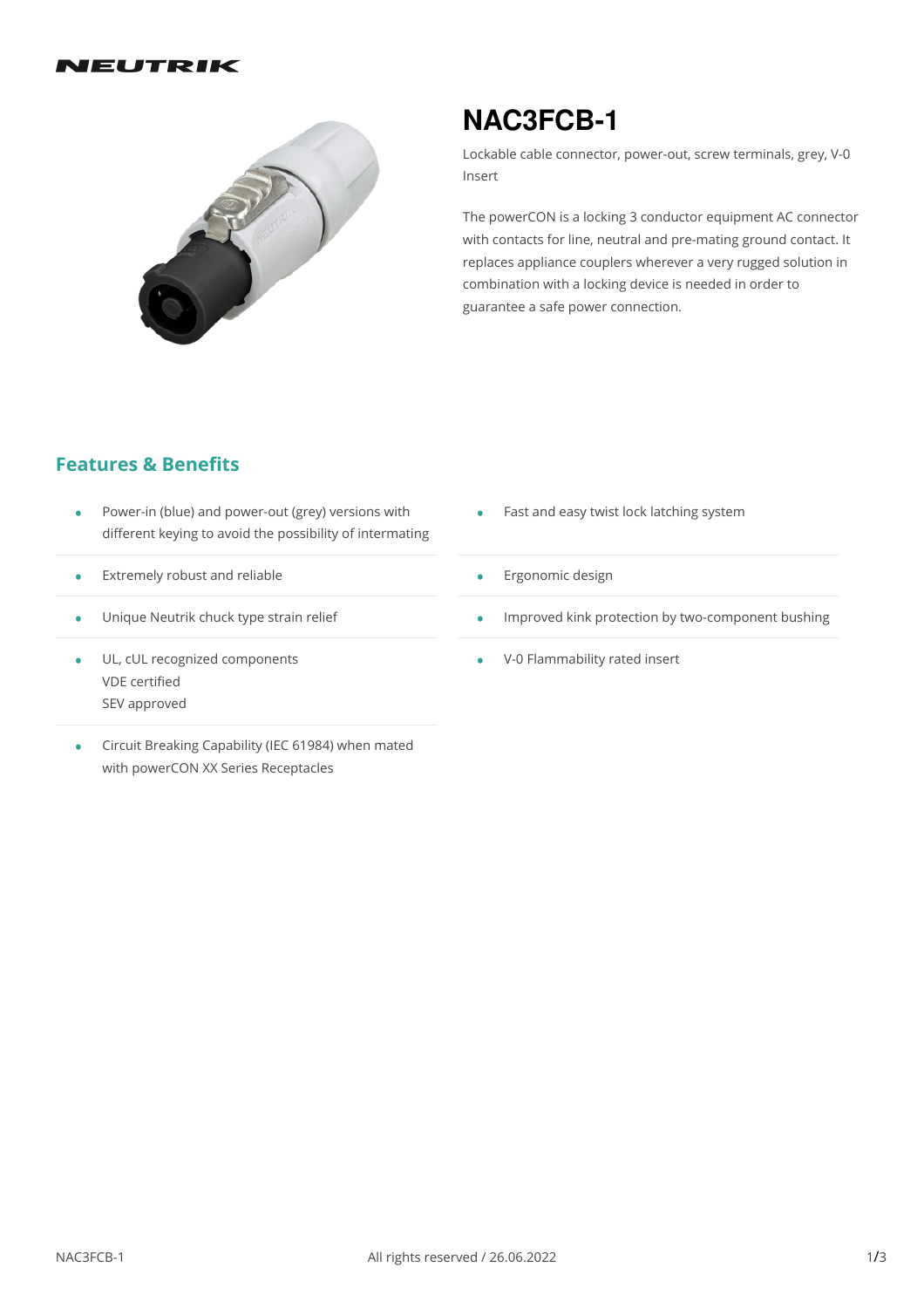# **NEUTRIK**

## **Technical Information**

| <b>Product</b> |           |
|----------------|-----------|
| <b>Title</b>   | NAC3FCB-1 |
| Gender         | female    |

| <b>Electrical</b>                    |                        |
|--------------------------------------|------------------------|
| <b>Contact resistance</b>            | $\leq$ 2 m $\Omega$    |
| <b>Dielectric strength</b>           | 4 kVdc / 2.8 kVac      |
| Insulation resistance                | $>$ 10 GΩ (initial)    |
| <b>Number of electrical contacts</b> | $2 + PE$               |
| <b>Rating Europe</b>                 | EN 61984:20 A 250 V AC |
| <b>Rating USA</b>                    | UL 1977:20 A 250 V AC  |

| <b>Mechanical</b>     |                                                   |
|-----------------------|---------------------------------------------------|
| Cable O.D.            | $6 - 15$ mm $(1)$                                 |
| Lifetime              | > 1000 mating cycles                              |
| Wiresize              | $2,5$ mm <sup>2</sup>                             |
| Wiresize              | 12 AWG                                            |
| <b>Locking device</b> | Quick Lock                                        |
| (1)                   | Cable O.D. range limited to 6 mm - 14 mm acc. VDE |

| <b>Material</b>        |                    |
|------------------------|--------------------|
| <b>Contact plating</b> | Ag                 |
| <b>Contacts</b>        | Copper Alloy       |
| <b>Insert</b>          | Polyamide (PA 6.6) |
| <b>Locking element</b> | Zinc diecast       |
| <b>Shell</b>           | Polyamide (PA 6.6) |
| <b>Strain relief</b>   | Polyacetal         |